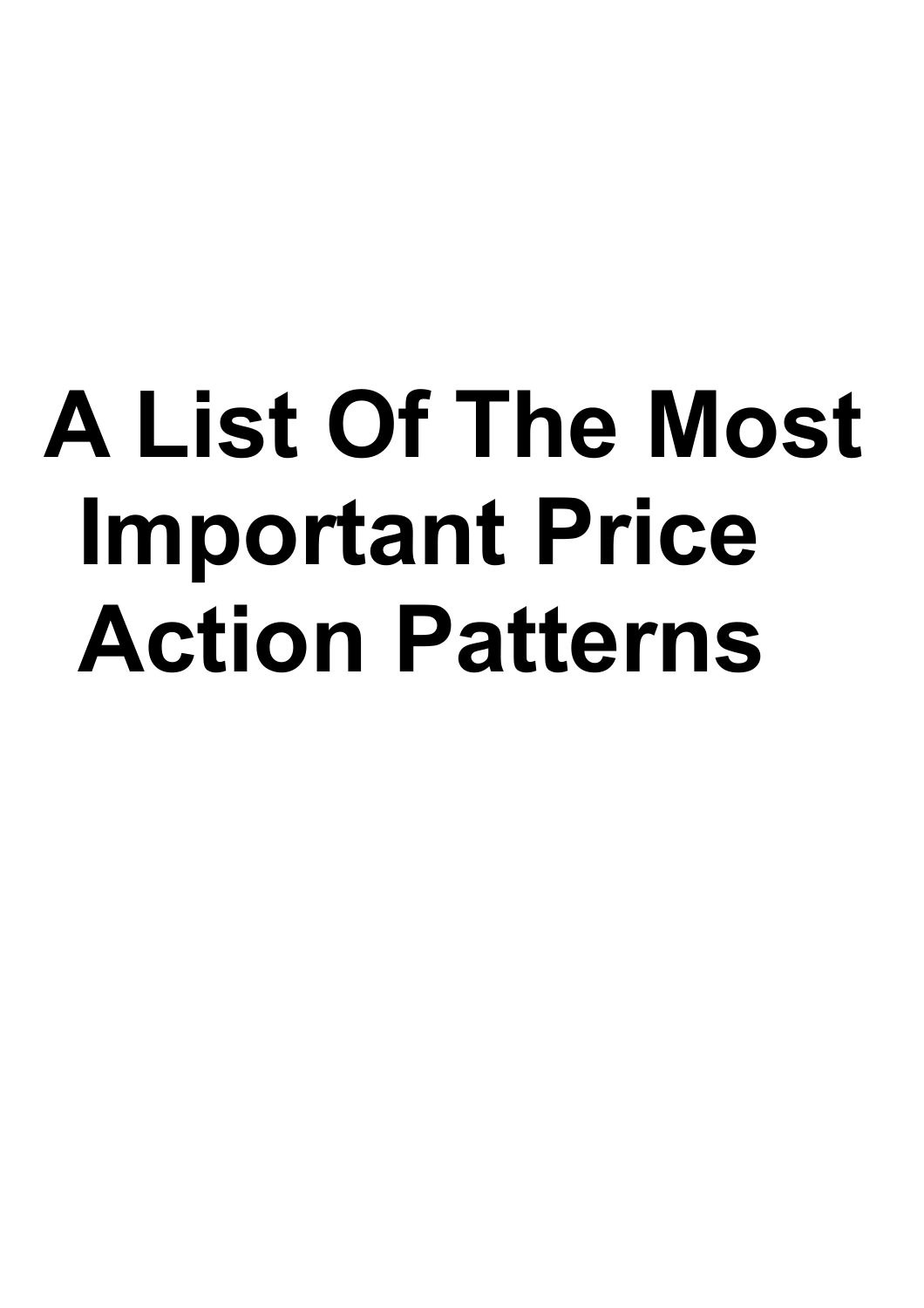To be a price action trader means having a deep understanding of the various different price action patterns that form in the market. The problem with these pattern, is that because there are so many of them that form in the market, knowing which ones you should take the time out to learn and which you should leave can be quite challenging. To solve this problem, I thought that today I would give you a list of what I believe to be the most important price action patterns you need to learn as a forex trader.

As some of you reading this will probably already know, there are three basic types of pattern that can form in the market:

- Price Action Reversal Patterns
- Price Action Continuation Patterns
- Price Action Candlestick Pattern

I'll begin today's article by first showing you what the most important price action reversal patterns are, followed by which continuation patterns you need to have knowledge on, and finally I'll show you the two most important price action candlestick patterns you need to watch out for in the market.

## **Price Action Reversal Patterns**

Reversal patterns are probably the most important set of price action patterns you need to really have a deep understanding of, as they can give you early clues about if a movement in the market is coming to an end. The six patterns I'm going to be showing you in this section are all multi-swing shape patterns, which means that each one of the patterns forms from more than one upswing and downswing taking place in the market, and they all look similar to common shapes upon their completion.

## **The Head And Shoulders Pattern**

The first price action reversal pattern we're going to look at is the head and shoulders pattern. Without doubt one of the most popular and well known price action patterns in the market, the head and shoulders formation is one which all price action traders need to memorize and understand if they want to become good at spotting reversals using price action. As you've probably already guessed, the head and shoulders pattern is a reversal pattern which has a swing structure very similar to that of person's head and shoulders.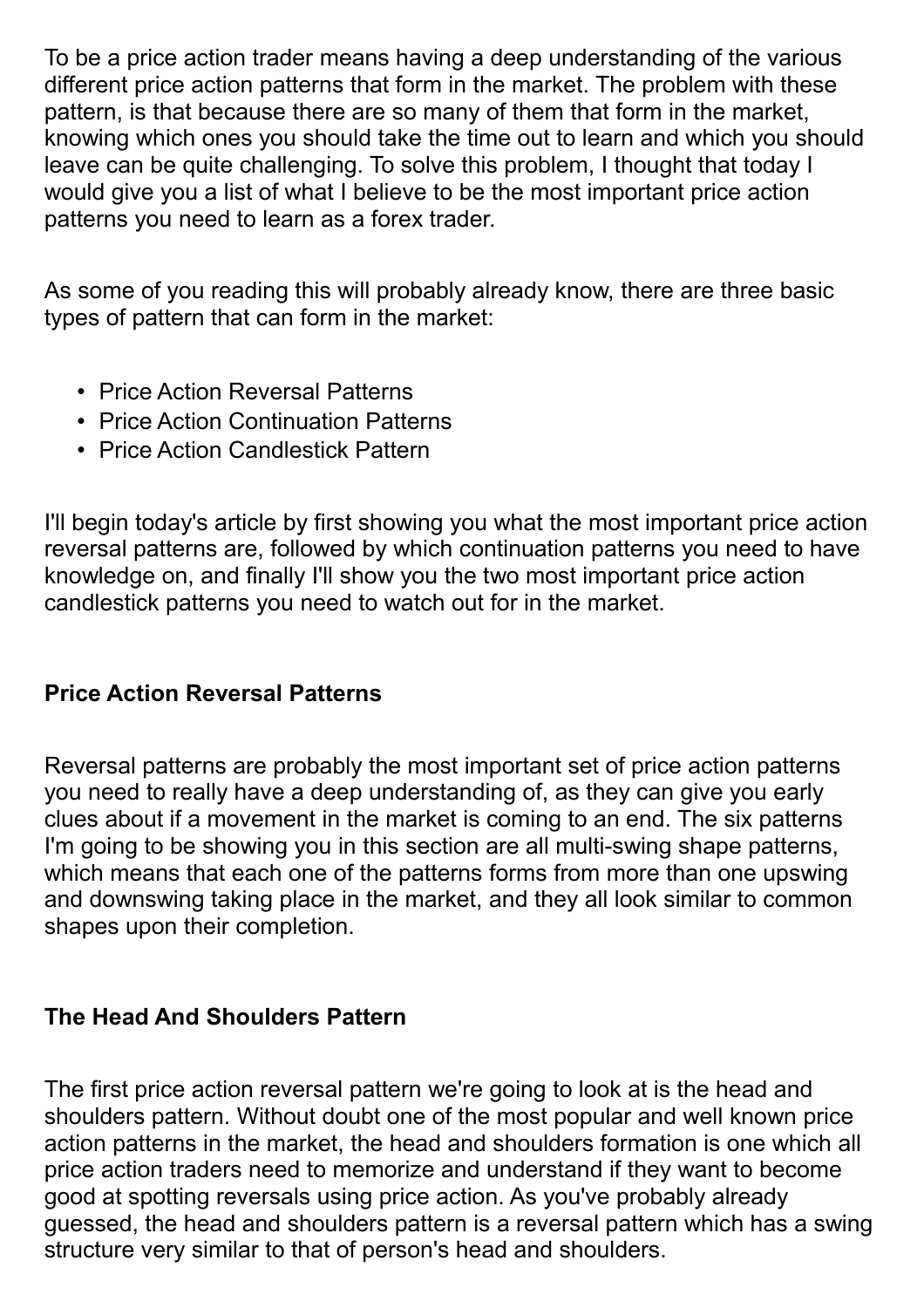

Here's an image of a bearish head and shoulders pattern which formed on the 1hour chart of EUR/USD.

You can see from the image the structure of the pattern does bear a striking resemblance to somebody standing up with their head straight and their shoulders level with one another. Most head and shoulders patterns are supposed to look like the one you can see in the image above, but a large percentage of them will actually have features which are a little different from one another. For example, you might see a pattern form with one of the shoulders being a little bit higher than the other, or the distance of two shoulders from the head will be smaller or bigger than what you can see in the pattern above.

These small differences do not alter the pattern in any meaningful way. So long as the head is always found in the middle and the two shoulders are found to be either side, it's a head and shoulder pattern. If the high of the right shoulder is found to be below the swing low of the move up which created the head, then it's not a head and shoulders pattern and should not be treated as such.

The pattern itself comes in two variations. The one we just looked at in the image above is referred to as being a bearish head and shoulders pattern, which is a signal the market may reverse to the downside, whilst the one seen in the image below is a bullish head and shoulders pattern, but is often refereed to as being an inverse head and shoulders pattern due to the way the pattern is basically an upside down version of the bearish pattern.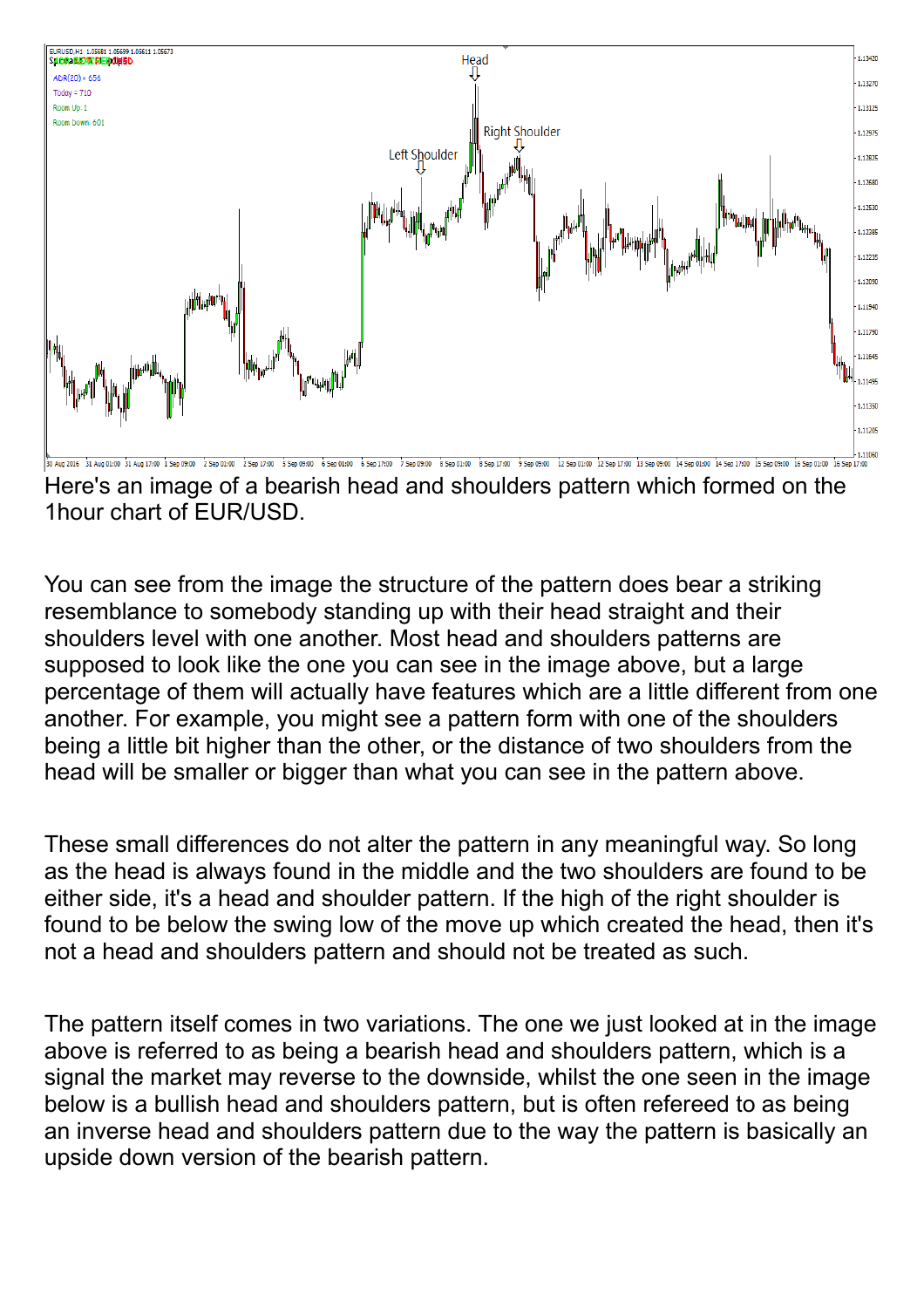

Here's what an inverted head and shoulders pattern looks like on a chart.

You can see that all the features of the pattern are the same as the bearish version, only the opposite way around. Instead of the head pointing upwards like it does with the bearish pattern it points down, as do the left and right shoulders. The only real difference between the two patterns is in what needs to happen in order for the pattern to become invalidated.

With the bullish head and shoulders pattern if the right shoulder forms below the swing low of the move up which created the head, the pattern is not a head and shoulders and is instead some other formation. The bearish head and shoulders follows the same rule, only the right shoulder cannot form above the swing high of the move down which created the head, if it does it's not a bearish head and shoulders pattern.

All in all the head and shoulders formation is usually quite a reliable signal the current movement is going to reverse. If you want to learn the best way to trade the head and shoulders pattern and get a more in-depth look at the way it should form on your charts, check out the article I've left below.

[The Easy Way To Trade The Head And Shoulder Pattern](http://www.forexmentoronline.com/easy-way-trade-head-shoulders-pattern/)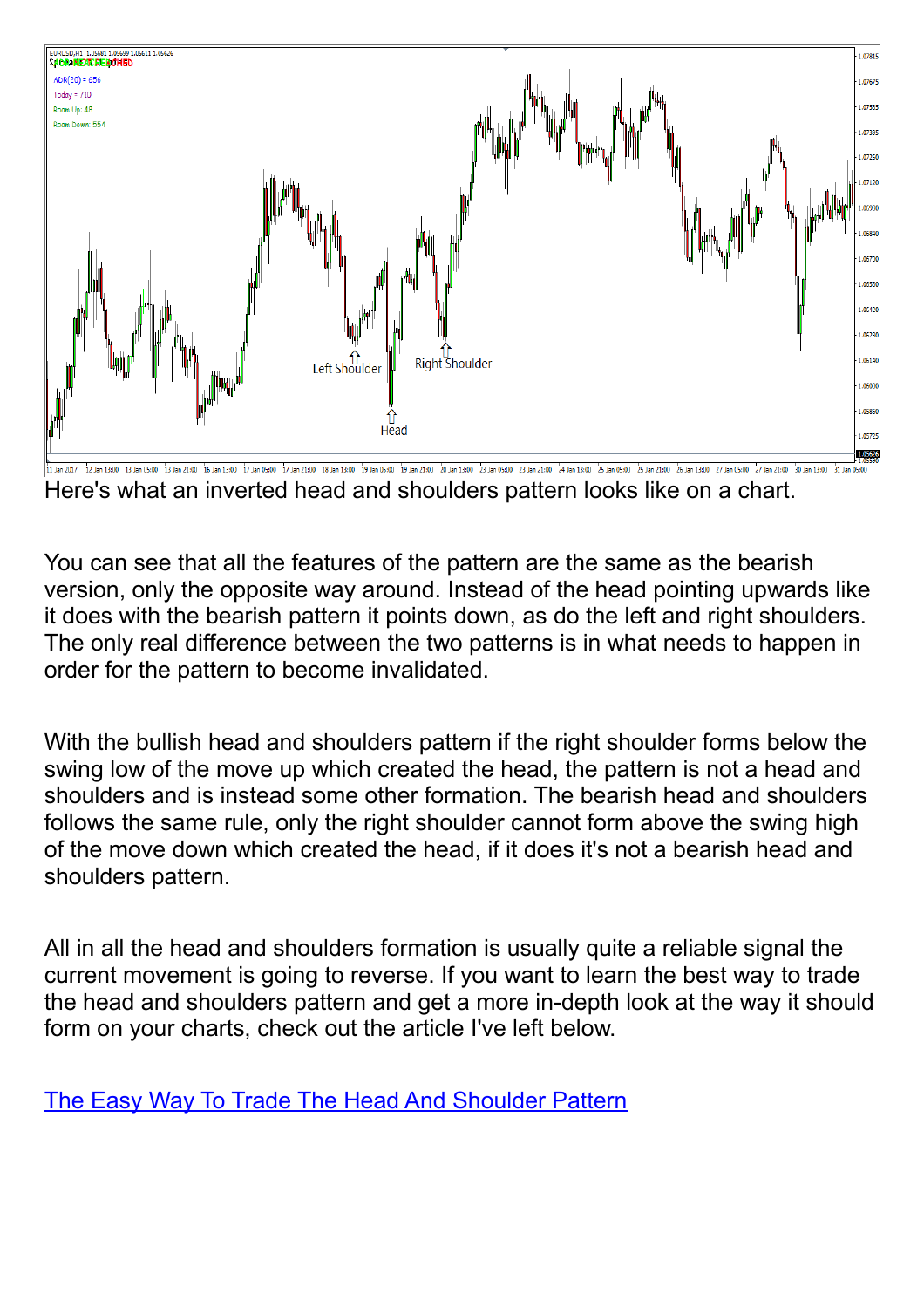## **The Double Bottom And Double Top Patterns**

The double bottom and double top formations are another couple of really important reversal patterns you need to be aware of forming in the market.

They're two patterns which get their name from the way the market will make two downswings with swing lows at similar prices to one another before reversing, (in the case of the double bottom pattern) or two upswings with swing highs forming at similar prices to one another before reversing, in the case of the double top pattern.



The image above shows an example of a double bottom pattern which formed on the 1hour chart of USD/JPY.

You can see the first part of the pattern forms after the market makes a downswing followed by an up-swing. The swing low that forms at the bottom of the swing higher is one of the two bottoms that forms during the pattern. The next swing low and bottom will always end up forming at a similar point to where this first swing low has formed, and the overall swing structure will usually resemble that of the letter W once the pattern has fully formed.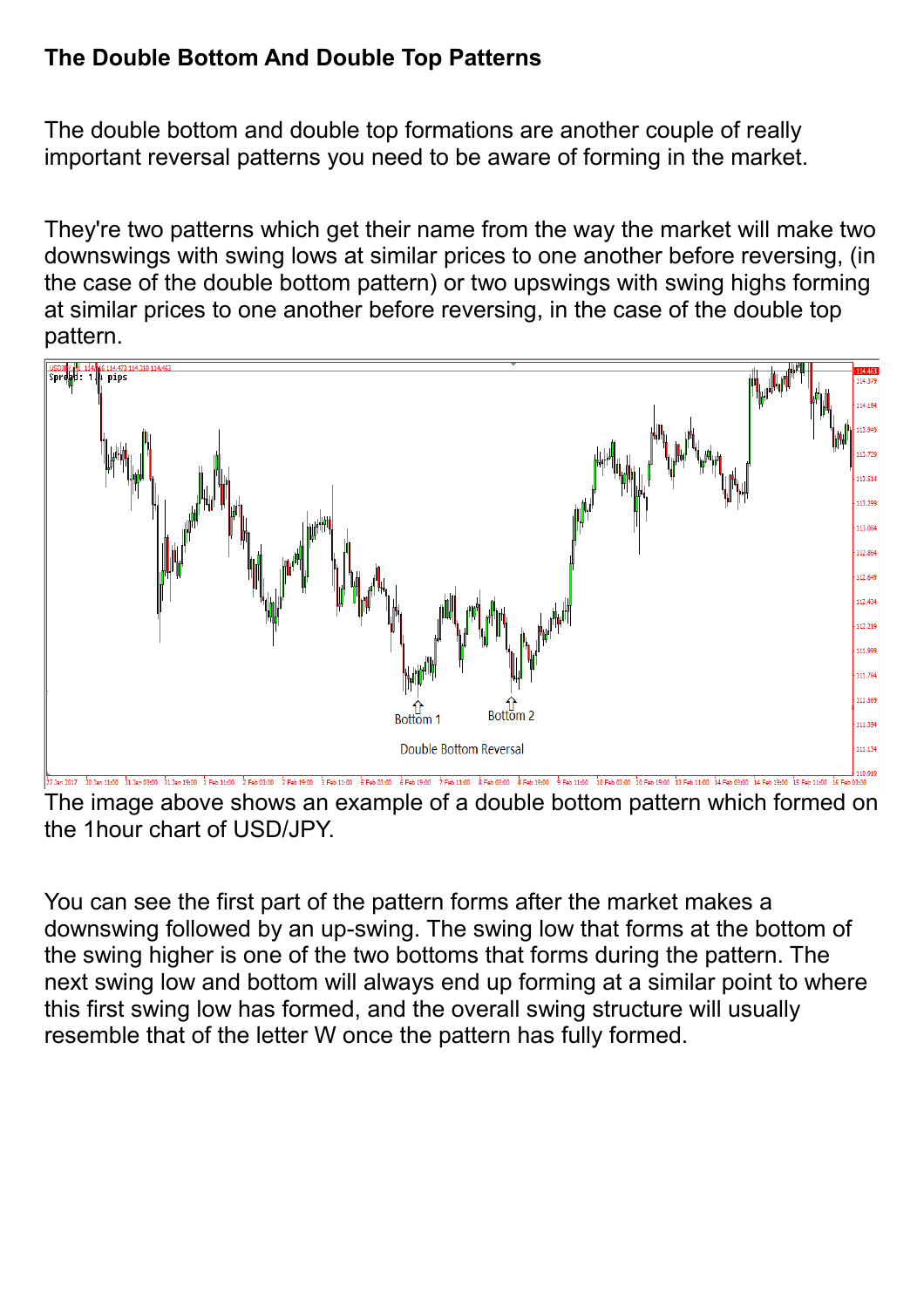

In this image we are looking at an example of the double top pattern.

The double top is of course the opposite to the double bottom, which means that it's formation involves two upswings taking place with swing highs forming at similar prices to one another instead of two swing lows.

Both patterns become invalidated if the second top or bottom in each respective pattern forms at a price which is far away from the price at which the first top or bottom has formed at. There isn't any exact guidelines on how far away this should be, but I'd say that if you see two or three large candlesticks close below the first bottom or above the first top, then it's probably not a double bottom or double top pattern.

Overall the double bottom and double top patterns are two decent reversal formations, although they can be quite difficult patterns to trade effectively, due to the way the swing seen after the second bottom or top has formed can easily turn into a retracement or consolidation soon after you would have entered a trade.

## **The Rising And Falling Wedge Pattern**

The final two price action reversal patterns we're going to look at, are the rising wedge and the falling wedge. The rising and falling wedges are two patterns which get their name from the way the market sometimes contracts before the end of an up-move or down-move. The contraction of the swings is what creates the wedge and gives the patterns their name.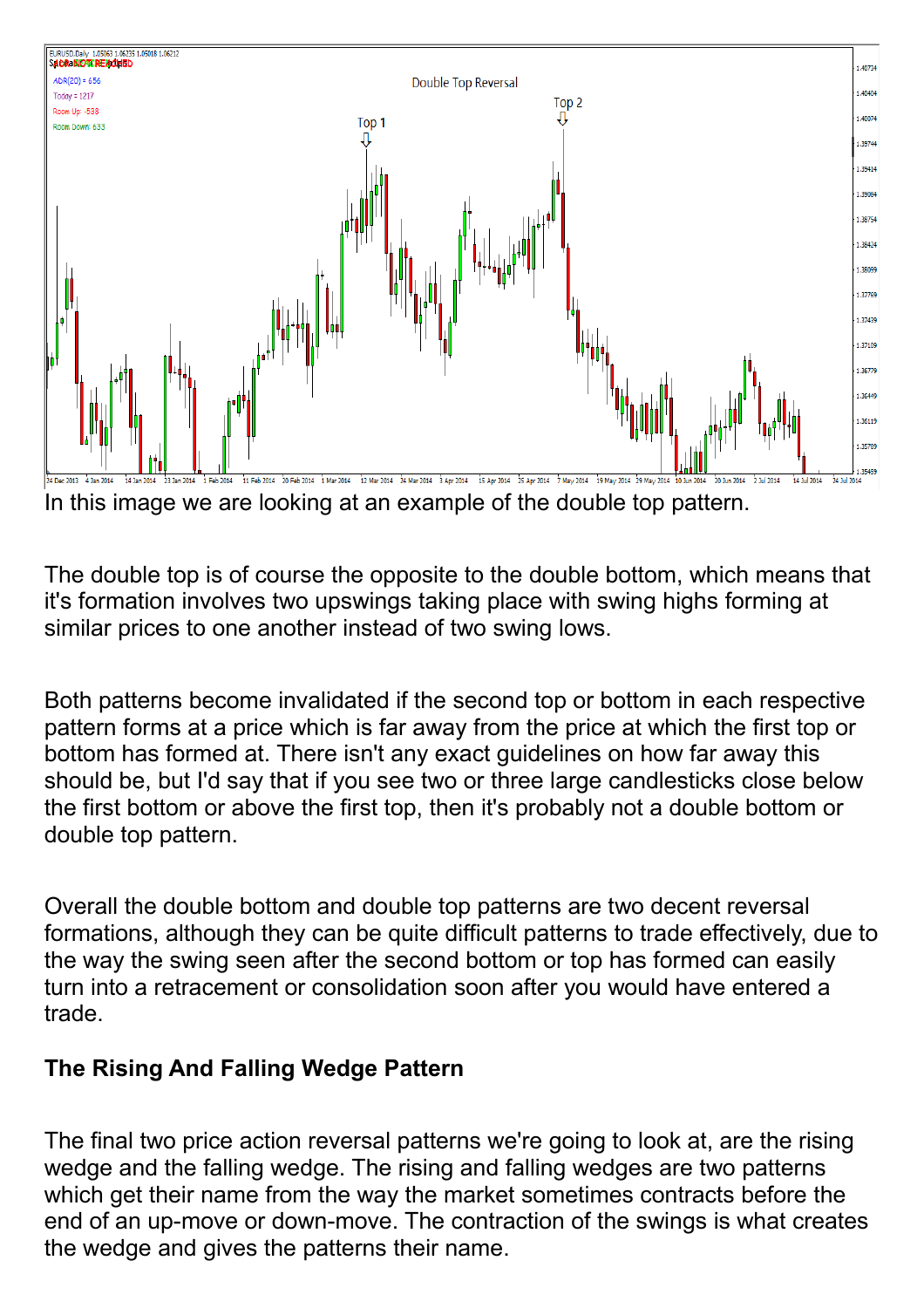

Here's an image of a large rising wedge pattern which occurred on the daily chart of EUR/USD.

You can see that at the beginning of the wedge the distance between the market hitting the upper wedge line and lower wedge line is quite large. As the pattern progresses though, the distance between the two lines becomes smaller and smaller until eventually the two lines are really close to one another, almost as if they were about to form the tip on an arrow head.



In this image we're looking at an example of a falling wedge pattern.

The falling wedge is the bullish version of the wedge pattern and is always a signal the market may be about to reverse to the upside. It forms in much the same way as the rising wedge pattern, with the only difference being that the swings contract to the downside rather than the upside like they do during the formation of the rising wedge.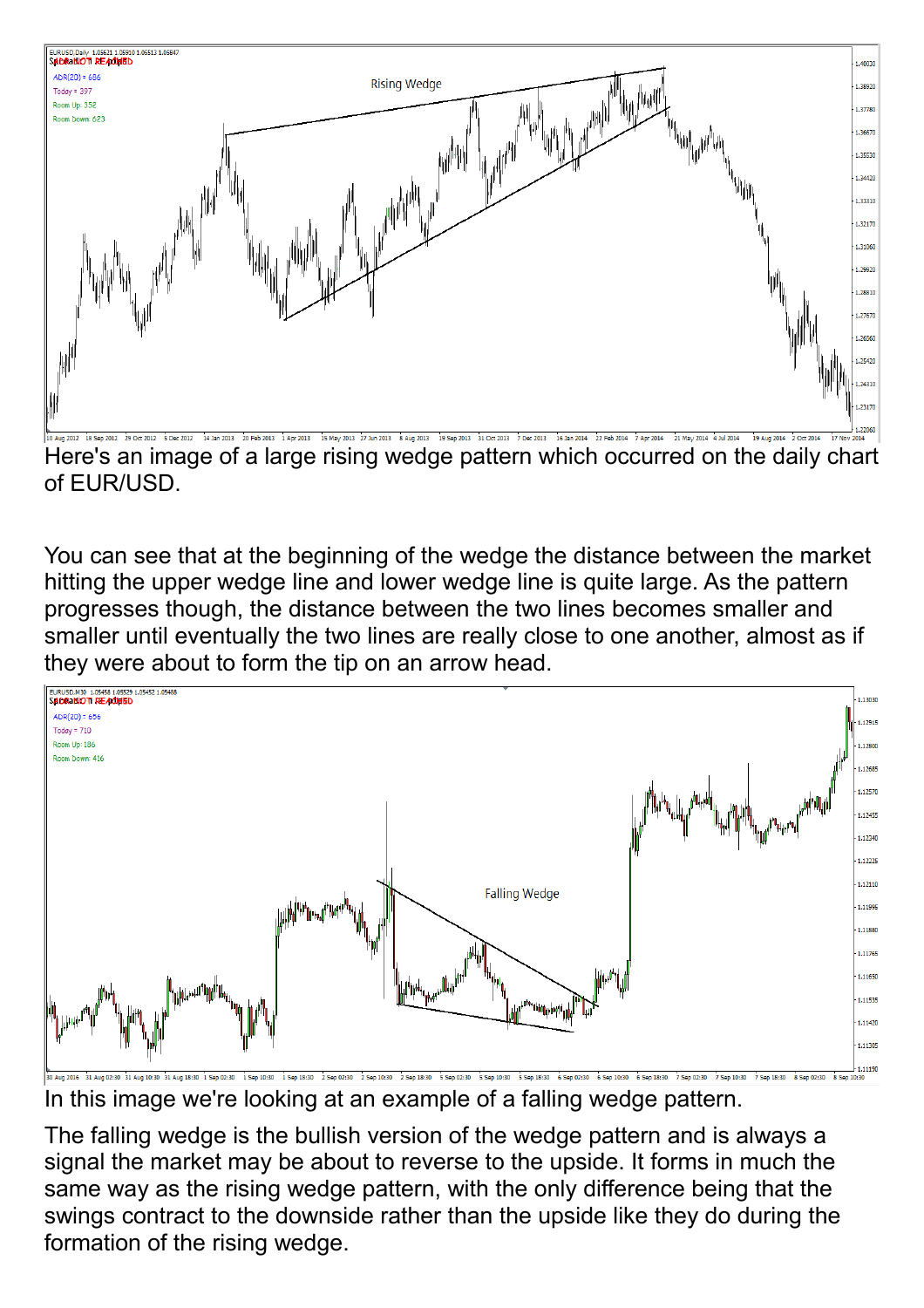In closing, the rising and falling wedges are two patterns which are important for you to be able to recognize 0n a chart, but are not patterns which you should use to look for entries into trades, due to the way many false signals will appear as the swings contract and the pattern nears completion.

## **Price Action Continuation Patterns**

So now that we've had a look at some of the most important price action reversal patterns, I think it's time to move on and spend a little bit of time looking at the most important price action continuation patterns you can expect to see form in the market. Price action continuation patterns are basically the opposite of the reversal patterns we have just looked at. Instead of signalling to us a reversal is going to take place, their appearance is a sign the current trend/movement is probably going to continue.

## **The Rising And Falling Wedge Continuation**

Whilst the rising and falling wedges are most often found to be price action reversal patterns, they can also be continuation patterns if they happen to form during downtrends and up-trends respectively.



FING 2016 2NG 0800 3NG 0800 3NG 0800 3NG 0800 3NG 0800 3NG 0800 3NG 0800 3NG 0800 31 NG 0800 31 MG 0800 300 4 0800 300 4 0800 3NG 0800 3NG 0800 3NG 0800 3NG 0800 3NG 0800 3NG 0800 3NG 0800 3NG 0800 3NG 0800 3NG 0800 3NG 08 place during an up-swing on EUR/USD.

The reversal formation of the falling wedge will always form at the end of downtrends or down-moves, but the continuation variation will only form during up-trends and up-moves. You can see the wedge forms in the same way as it would if it was signalling a reversal at the end of a downtrend.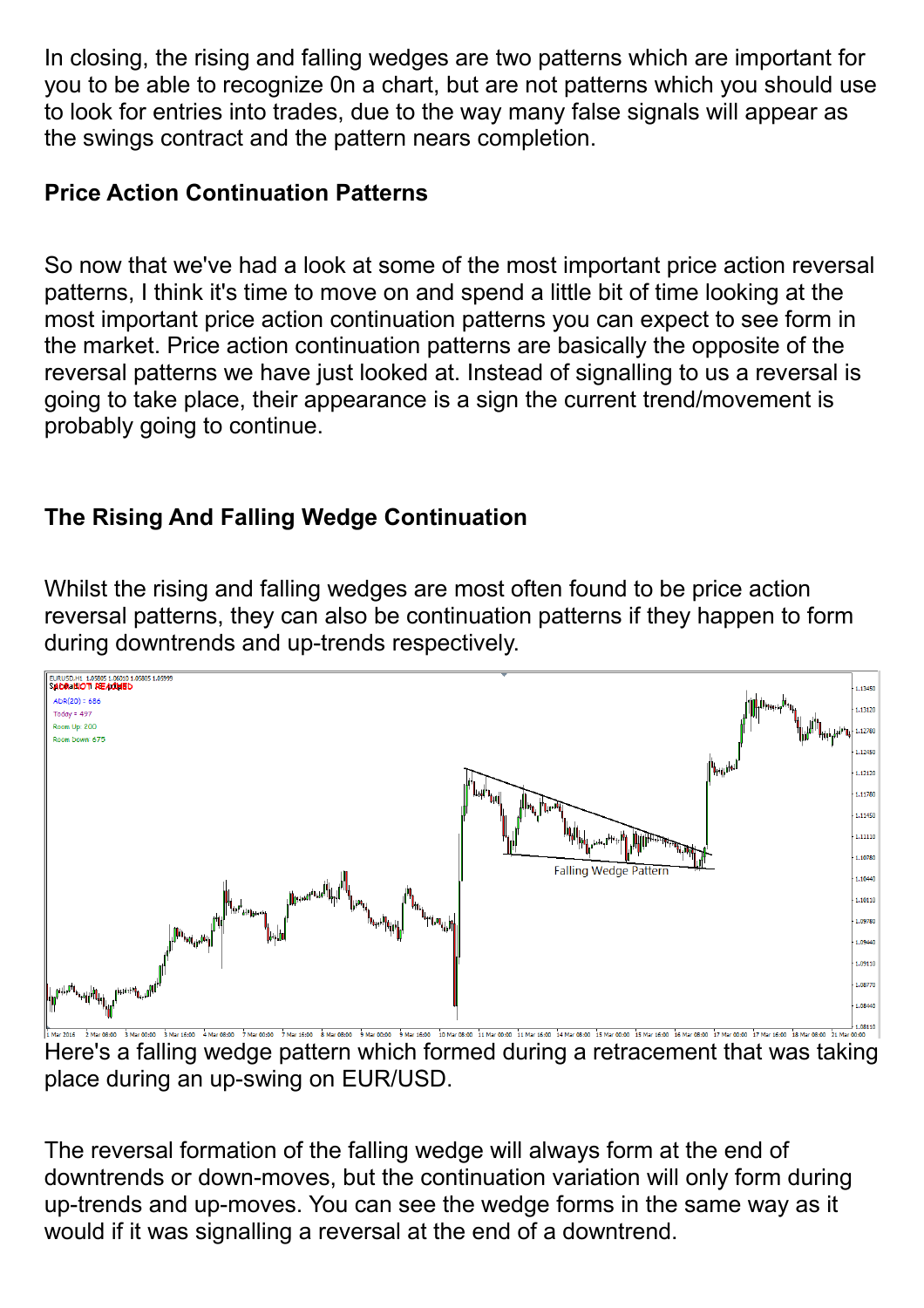The swings contract as the pattern progresses until an upside breakout occurs, pushing the market above the swing highs which had formed from the market hitting the sharper downside slope of the pattern.



Here we have an image of rising wedge pattern which formed during a downmove that occurred on the 1hour chart of USD/JPY.

In contrast to what we see with the falling wedge pattern, the rising wedge only forms as a continuation pattern during downtrends. If you see one form during an up-trend, it's not a continuation pattern and is instead the reversal pattern we just looked at in the previous section.

The vast majority of the wedge continuation patterns you'll see form in the market will form as retracements during up or down moves. Their formation will take place during the whole duration of the retracement, and the breakout seen at the end of each pattern will usually signal an end to not only the patterns formation, but the entire retracement itself.

#### **The Bullish And Bearish Flag Pattern**

Bullish and bearish flags (sometimes pronounced bull flag and bear flag) are two more really common price action continuation patterns you'll see forming in the market. They get their name from the way the structure of the pattern resembles that of flag mounted on top of a pole.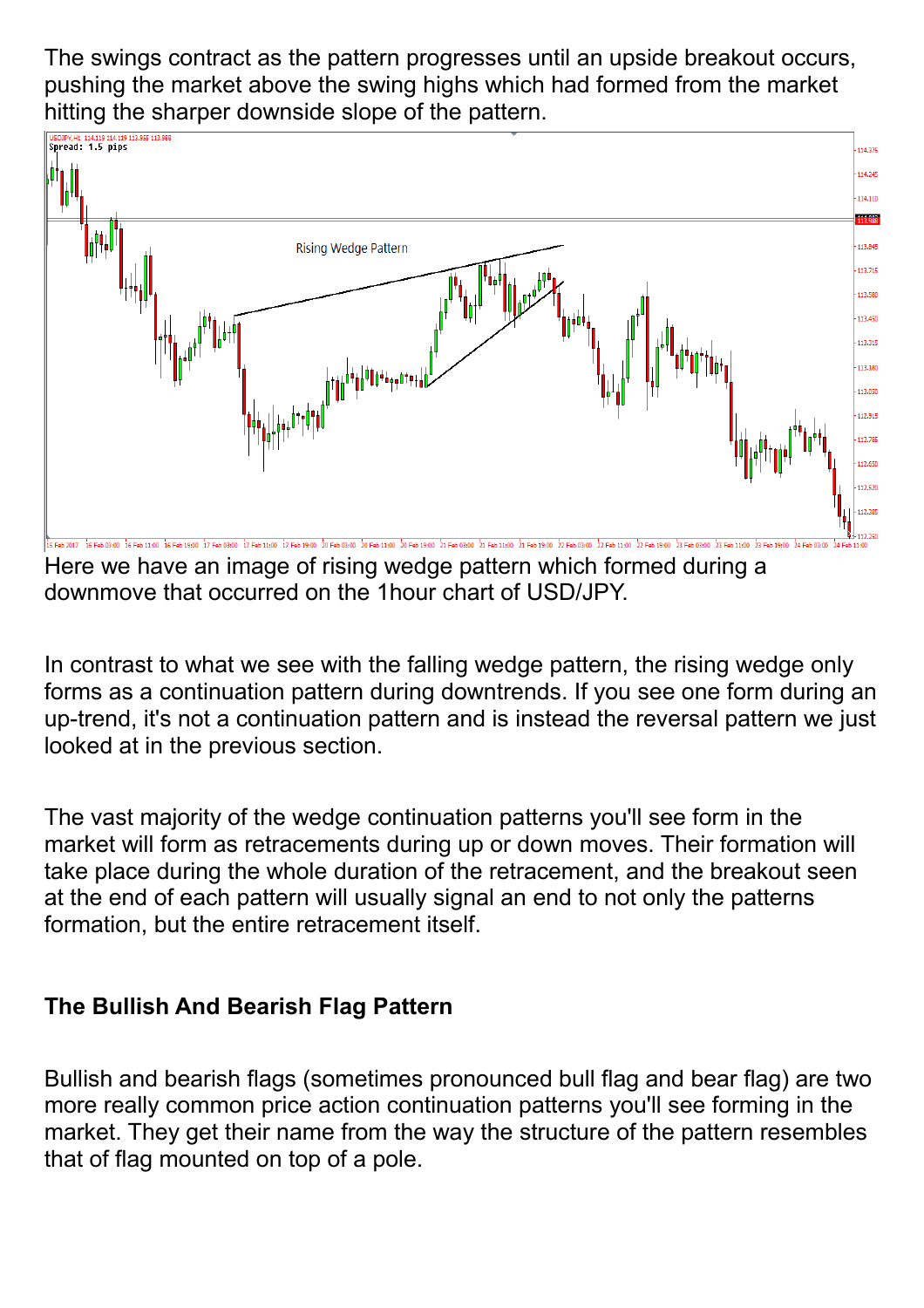

In the image above you can see an example of a bullish flag pattern that formed on AUD/USD.

You can see the pattern is basically constructed off of two points. The first point is the sharp bullish move higher which takes place right before retracement begins (this is refereed to as being the pole of the flag) and the second point is the retracement itself. The retracement is the flag part of the pattern and should always terminate before reaching the 50% fibonacci retracement level of the downswing which creates the flag pole. If you see the market retrace beyond the 50% level it's usually a sign the pattern is changing from a flag into something else.



4 May 2016 5 May 08:00 6 May 08:00 6 May 16:00 9 May 08:00 10 May 08:00 10 May 16:00 11 May 08:00 12 May 08:00 12 May 08:00 18 May 08:00 16 May 16:00 18 May 16:00 18 May 08:00 18 May 16:00 18 May 16:00 18 May 16:00 18 May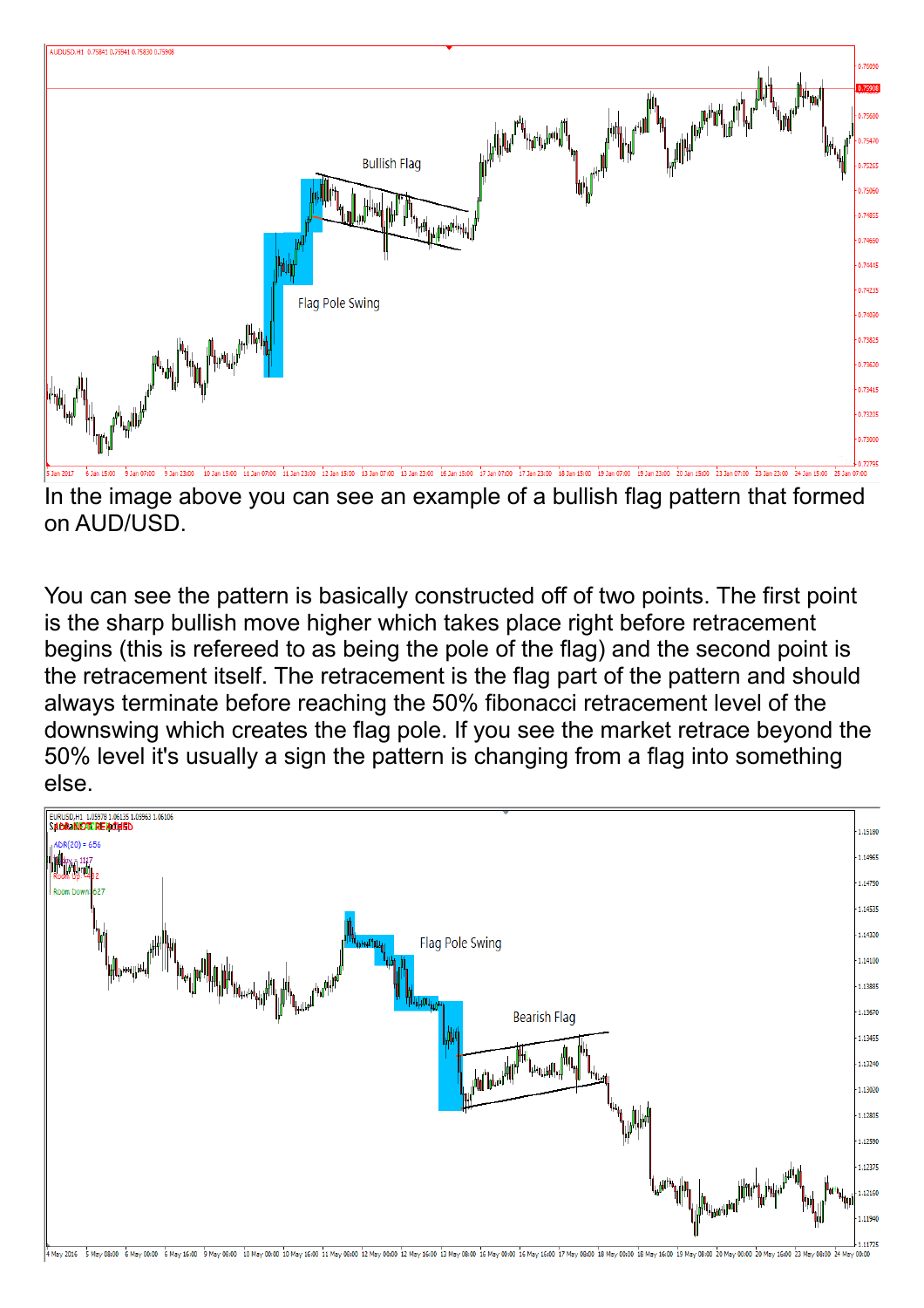This image shows a bearish flag pattern which formed on the 1hour chart EUR/USD.

The bearish flag is basically an upside down version of the bullish flag. Both patterns form in the exact same way and they both abide by the same rules regarding their formation i.e if the market moves beyond the 50% level of the flag pole swing the probability of pattern remaining a flag decreases dramatically.

Both bull flags and bear flags form frequently in the market and are often quite a reliable signal the current movement is going to continue. Usually the point where a flag will terminate is the same point as where a supply or demand zone has formed. So if you want to try to get an entry into a flag pattern trade, it's best to do so around the point where a nearby supply or demand zone has formed, as this is point where the flag is likely to end and cause the prior trend/movement to resume.

## **The Descending And Descending Triangle Patterns**

The last couple of continuation patterns we're going to have a look at are the ascending triangle and the descending triangle. Triangle patterns are very much like the rising and falling wedge patterns we looked at earlier. They form in the same way and have a similar swing structure to one another.

The main difference between the two, is that the two triangle patterns always form with one straight edge that acts as a resistance or support level until the market breaks out of the pattern and continues to move in the direction of the prior trend.

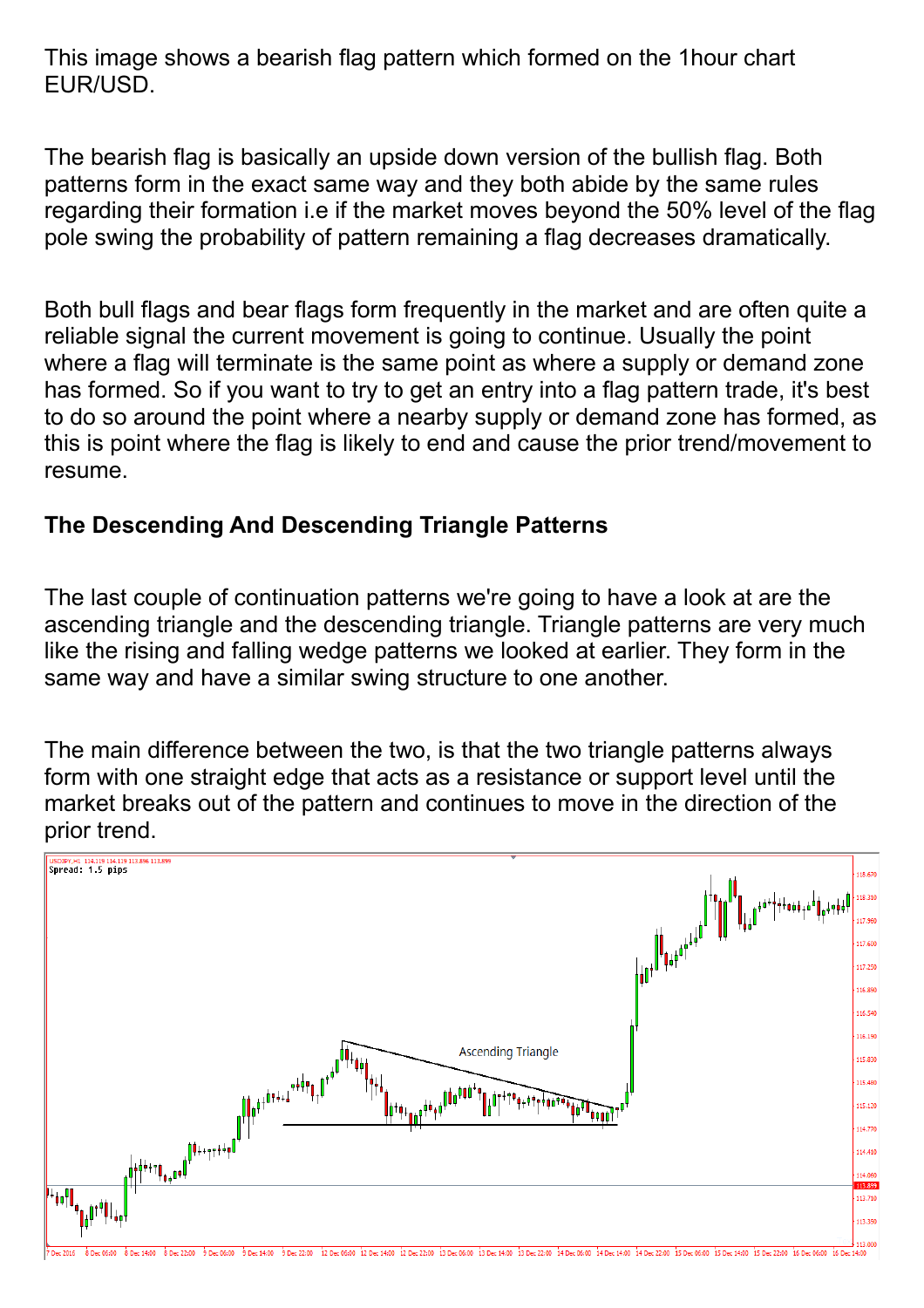Here's what an ascending triangle pattern looks like on a chart.

The ascending triangle is the bullish variant of the two triangle patterns. It only forms during up-tends or up-swings and is always seen as being a signal the current move is going to continue. The straight edge of the ascending triangle is a support level, and this level stops the market from moving lower during the time the pattern is forming.



In this image you can see a descending triangle pattern which formed on the 1hour chart of AUD/USD.

The descending triangle is the bearish version of the triangle pattern and it's formation is a sign the current down-move/downtrend is likely going to continue. The only difference it has with the ascending triangle is that it's straight edge is a resistance level which stops prices from rising higher during the formation of the pattern in the market.

The ascending and descending triangle patterns are good to know but not that great for trading, due to the way a few false breakouts will usually take place before the real breakout occurs and causes the market to move in the direction it was moving in prior to the pattern forming in the market.

#### **Price Action Candlestick Patterns**

The final set of price action patterns we're going to to be looking at today are price action candlestick patterns. There are lots of candlestick patterns out there, but I just want to focus on the two which I think are most important for price action traders to understand.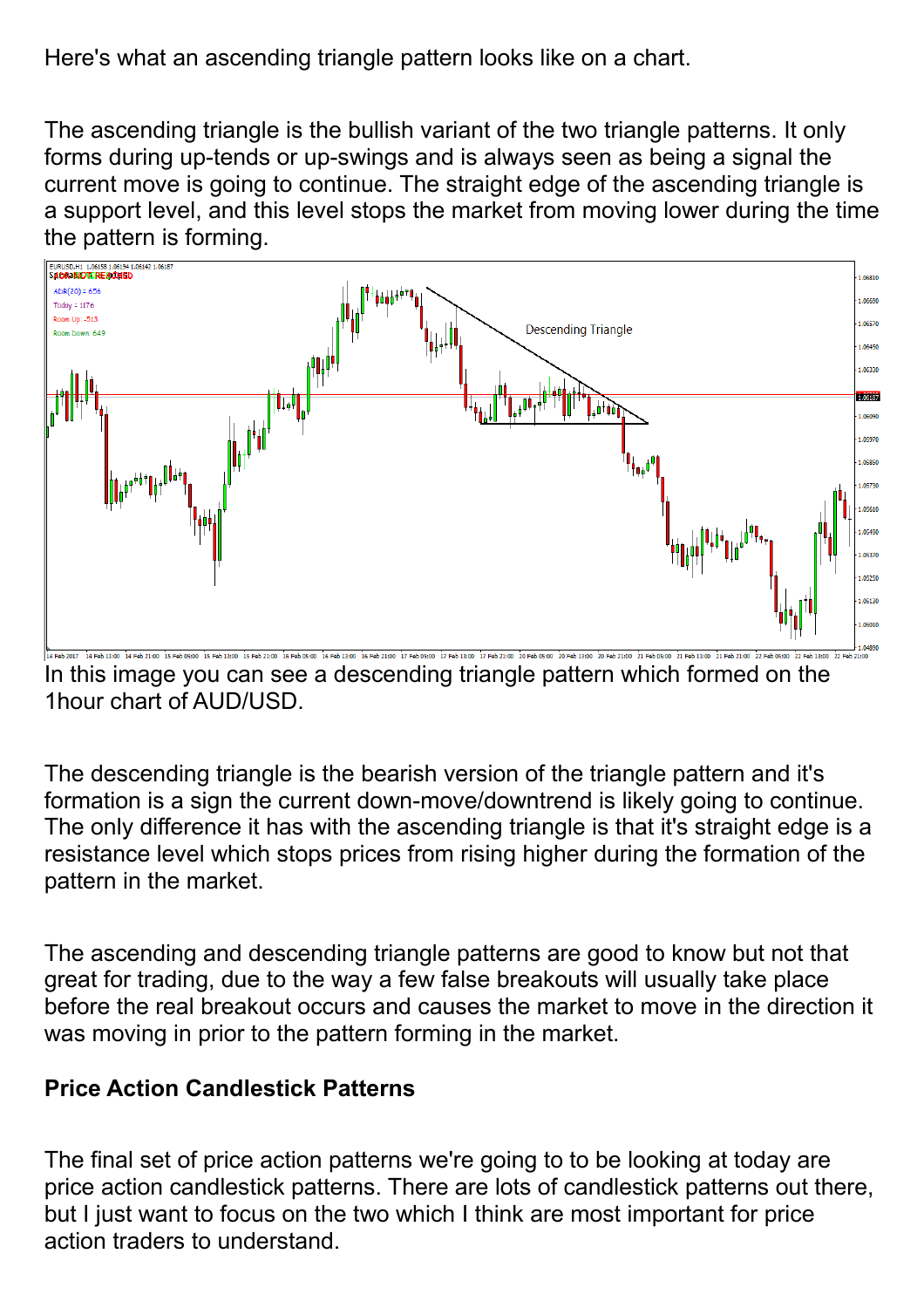#### **Pin Bar/Hammer Candlestick**

The pin bar is a single candle pattern which can be found forming across all currencies and all time-frames in the market. It falls into the category of price action reversal patterns due the fact it's appearance is supposed to be a signal a reversal is going to occur. Although it must be said that very few pin bars actually cause large reversals to take place in the market, (I'll explain why in a minute).

Like most price action patterns the pin bar comes in two varieties:

The bullish pin bar, which signals a reversal to the upside may be about to take place, and the bearish pin bar, which is a sign a reversal to the downside is probably going to occur.



Here's an image of some bullish pin bars which formed on the 1 hour chart of EUR/USD

You can see that the vast majority of these bullish pins did cause the market to reverse once they had formed, but they didn't all cause it to reverse for the same duration of time. Some caused large upswings to take place whilst others only created small retracements.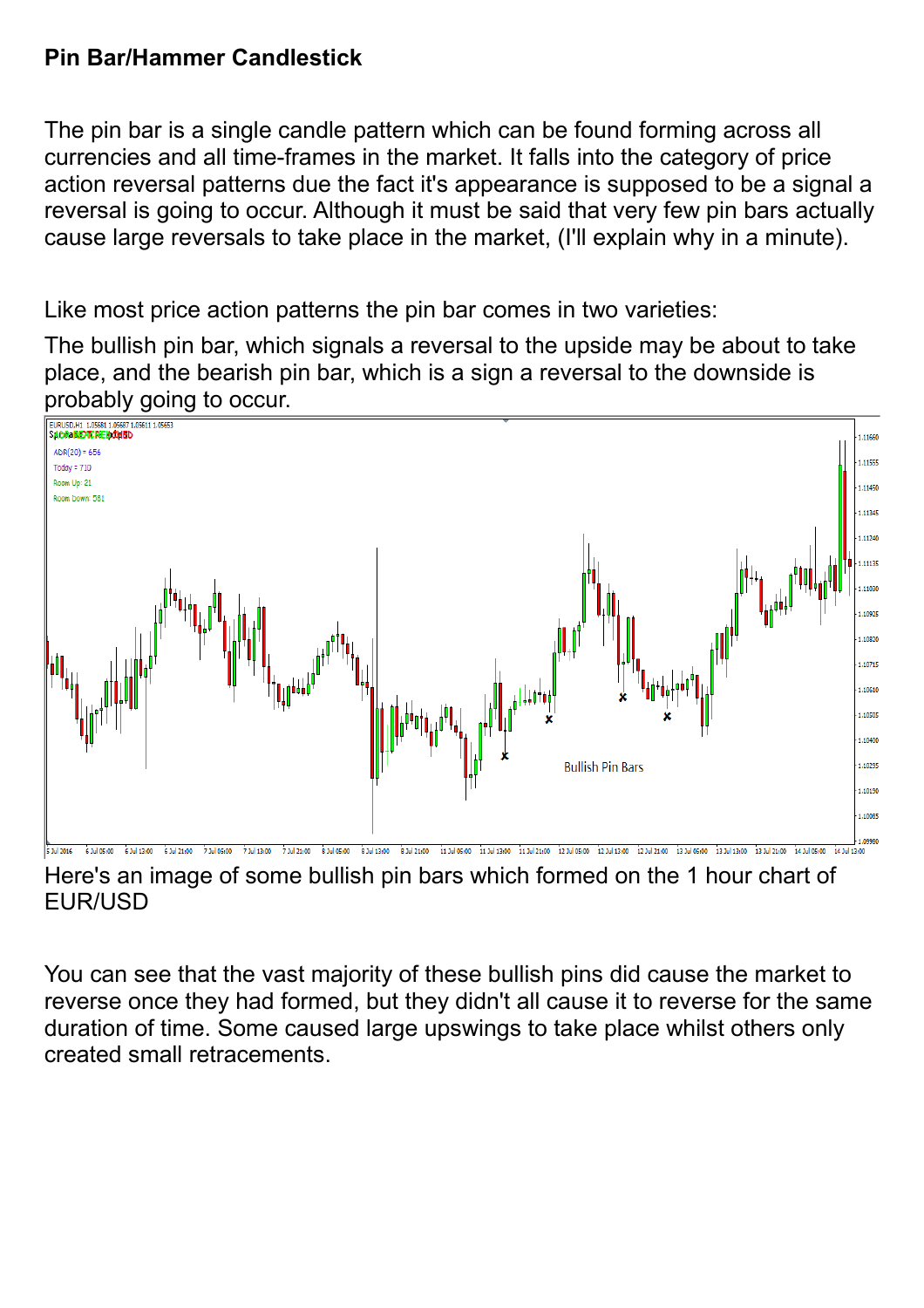

In this image we can see some bearish pin bars that formed on the 1 hour chart of USD/JPY.

Again, you can see that the pin bars which formed on here also caused reversals of varying sizes to take place. The reason why pin bars cause different sized reversals to occur, is because of the action that caused the pin bar to form in the first place. Pin bars and all the other candlesticks you see forming on your charts, form as a result of traders making decisions in regards to the market price. Pin bars happen to form exclusively from the bank traders either placing trades because they want to make the market reverse, or from taking profits off trades which they've already got placed.

The reversal created by the pin bar which has formed as a result of the bank traders taking profits off their trades, is naturally much smaller than the reversal caused by the pin which has formed from the bank traders placing trades to make the market reverse. It's obvious why this is, I mean if you took some profits off a trade you would want the market to continue moving in the direction to which your trade had been placed so you could make more money from the trade. The bank traders want the same to happen when they cause a pin bar to form from taking profits off their own trades, which is why the reversal caused by some pin bars forming are much smaller than the reversals caused by other pins forming.

Bullish and bearish pin bars are really good reversal patterns to watch out for if you're a price action trader, but they must be traded in the right way and you must understand why they form in the market. Most of the books and guides out there on pin bars do not teach traders what causes them to form, when it's knowing what causes them to form that will allow you to determine which pins have a high probability of working out successfully.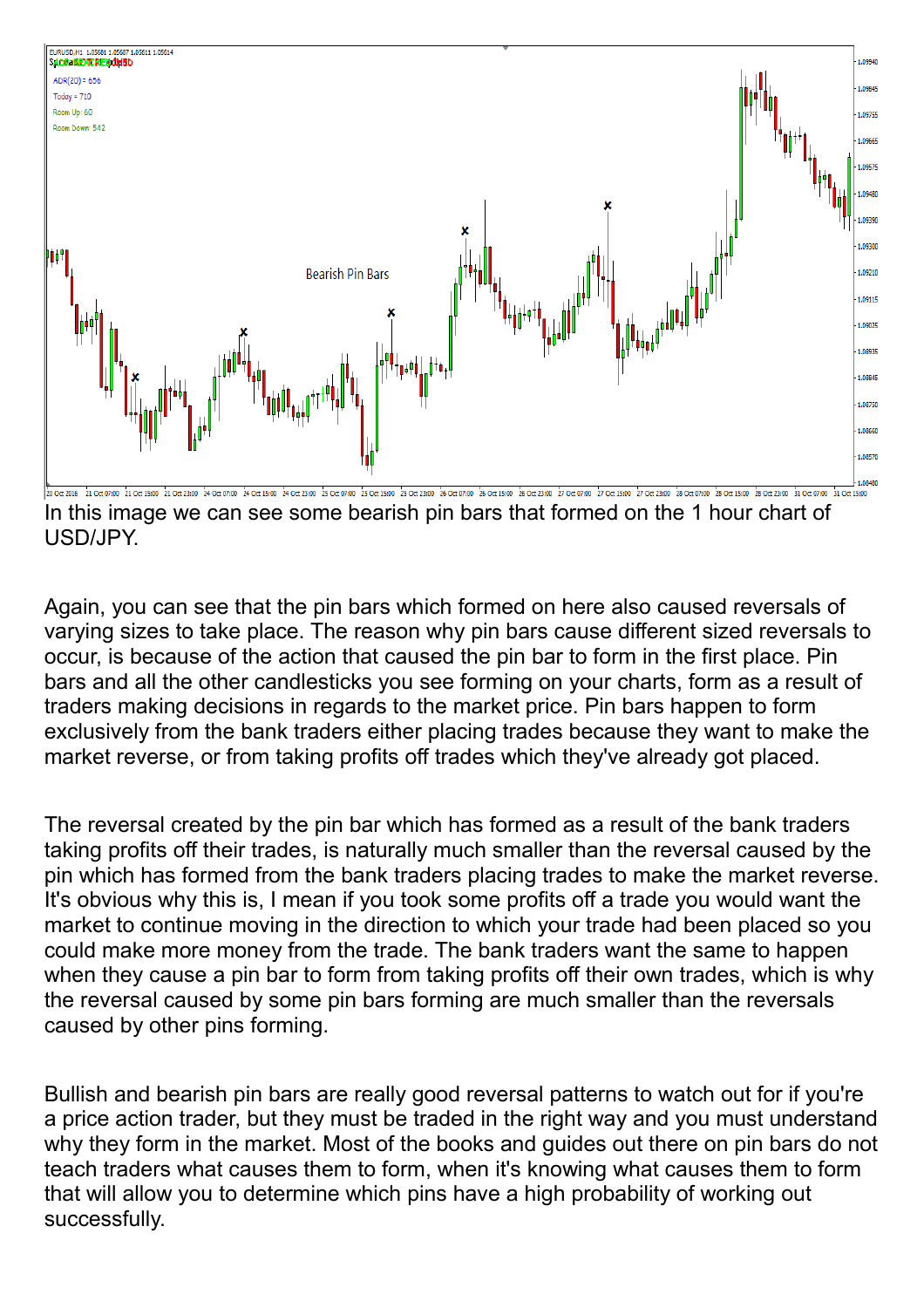If you want to learn more about what causes pin bars to form in the market, go and check out some of the other pin bar articles I have available on the site, or take a look at the Pin Bars Uncovered book found on the cool stuff page, as this is a book dedicated solely to helping traders understand why pin bars form in the market and how to trade them profitably.

[The Definite Guide To Trading Pin Bars](http://www.forexmentoronline.com/the-definite-guide-to-trading-pin-bars/) 

#### **Engulfing Candlesticks**

The other really important candlestick pattern I think price action traders need to have knowledge on is the engulfing candlestick. Like the pin bar the engulfing candle is a reversal pattern, which means that a reversal is supposed to take place immediately after you see one form in the market. Unlike the pin bar the engulfing candlestick is a two bar reversal pattern, a pattern which requires there to be two candlesticks present in order for it's formation to be complete.



Here's an example of a bearish engulfing candle which caused a reversal to occur on EUR/USD.

The formation of a bearish engulf is always a signal that a reversal to the downside is about to take place. The pattern itself consists of two candlesticks. The bearish engulfing candlestick itself, which I've marked with an arrow, and the bullish candlestick that formed an hour before. The bullish candle is first candle required in the bearish engulf setup. This is the candlestick which the market will always engulf with a bearish candle immediately after it's formation.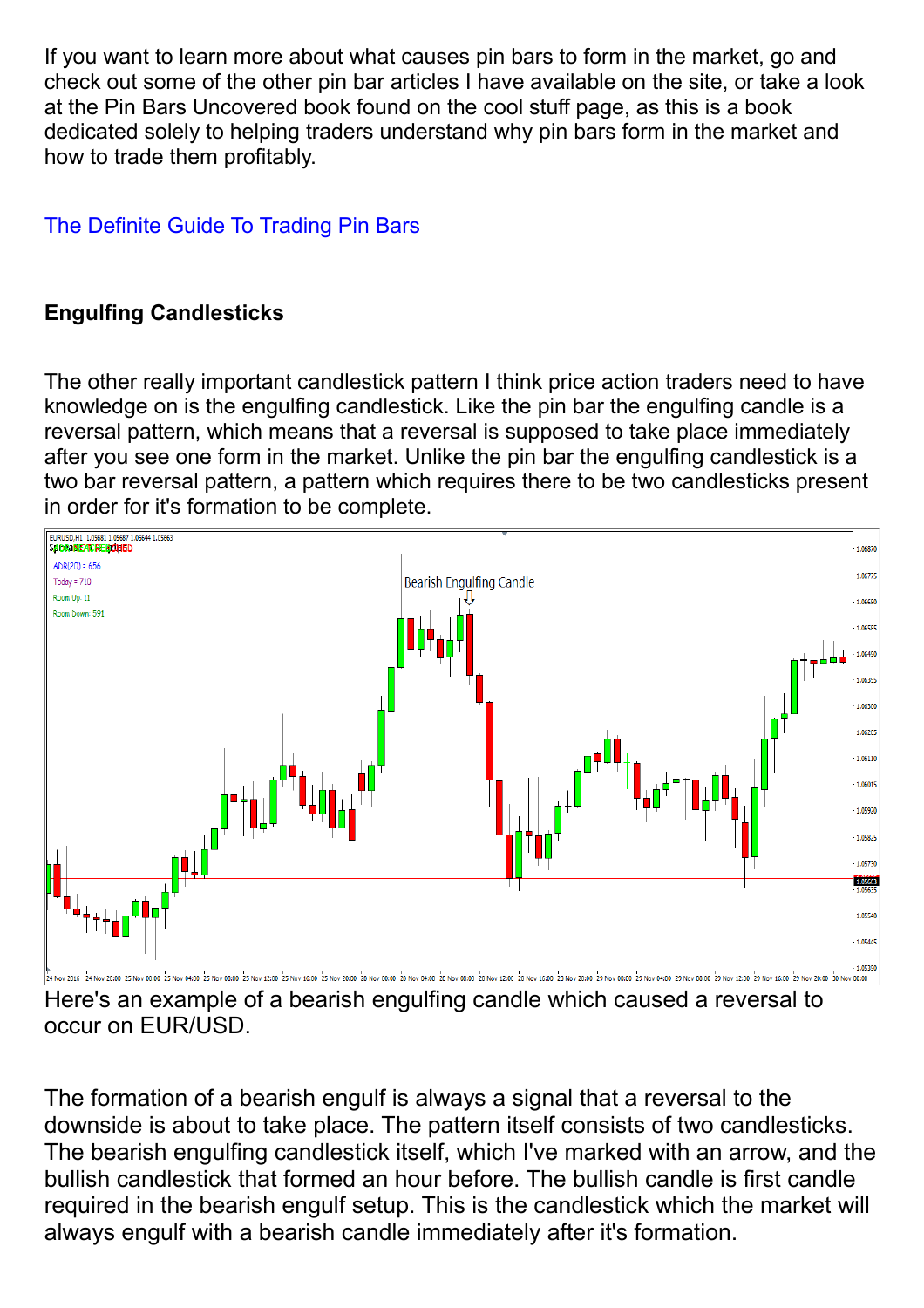In order for a bearish engulfing candle to form, a bullish candle must have formed immediately prior. You can't have a bearish candlestick engulfing another bearish candle, it has t0 be a bullish candle in order for it to be a bearish engulf.



Here you can see an image of a bullish engulfing setup which caused a reversal on EUR/USD.

Bullish engulfing candlesticks are of course the opposite to bearish engulfing candles, which means their appearance is a sign the market is going to reverse to the upside. Like the bearish engulfing candle they are also a two bar pattern, but instead of the first candle in the pattern being a bullish candlestick, like we see with the bearish engulfing formation, the first candle in a bullish engulfing setup will always engulf a bearish candle. A bullish engulfing candle cannot engulf another bullish candle, it can only engulf bearish candles.

Engulfing candlesticks are best used as signals to enter trades at pre-existing points where you expect the market to reverse, such as support and resistance levels or supply and demand zones. They can be traded on their own without any other confirming factors being present, but in my opinion they don't tend to work out as well as pin bars do.

#### **Summary**

Whilst the patterns I've talked about in this article aren't all the price action patterns that can form in the market, they are the ones which are the most important, and you should really take some time out to study these patterns on your own. It would be a good idea to go back on your charts and look for times when these patterns have appeared in the market and watch to see how they